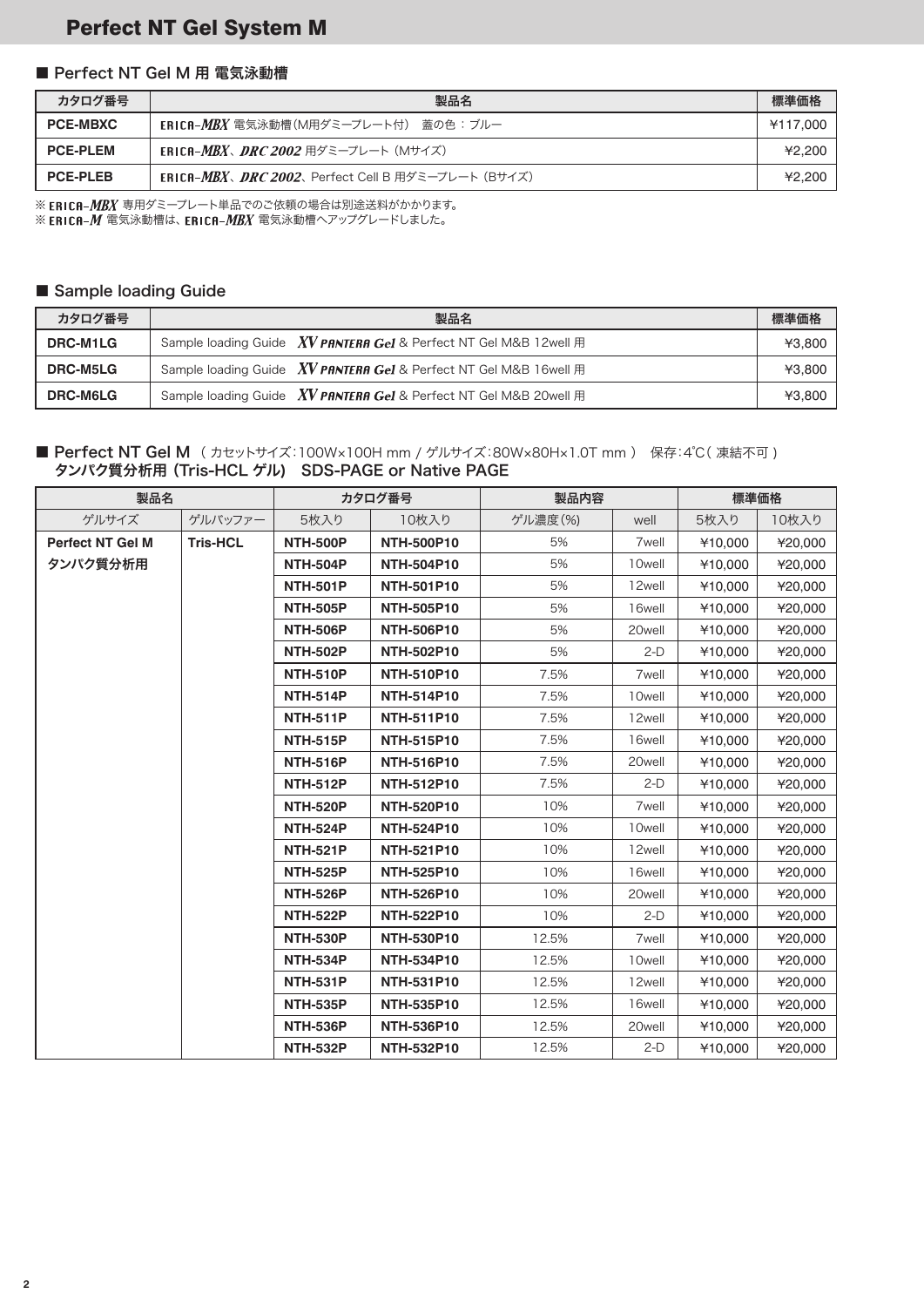| 製品名                     |                 | カタログ番号          |                   | 製品内容            |                    | 標準価格    |         |
|-------------------------|-----------------|-----------------|-------------------|-----------------|--------------------|---------|---------|
| ゲルサイズ                   | ゲルバッファー         | 5枚入り            | 10枚入り             | ゲル濃度(%)         | well               | 5枚入り    | 10枚入り   |
| <b>Perfect NT Gel M</b> | <b>Tris-HCL</b> | <b>NTH-540P</b> | <b>NTH-540P10</b> | 15%             | 7 <sub>well</sub>  | ¥10,000 | ¥20,000 |
| タンパク質分析用                |                 | <b>NTH-544P</b> | <b>NTH-544P10</b> | 15%             | 10well             | ¥10.000 | ¥20,000 |
|                         |                 | <b>NTH-541P</b> | <b>NTH-541P10</b> | 15%             | 12well             | ¥10,000 | ¥20,000 |
|                         |                 | <b>NTH-545P</b> | <b>NTH-545P10</b> | 15%             | 16well             | ¥10,000 | ¥20,000 |
|                         |                 | <b>NTH-546P</b> | <b>NTH-546P10</b> | 15%             | 20well             | ¥10,000 | ¥20,000 |
|                         |                 | <b>NTH-542P</b> | <b>NTH-542P10</b> | 15%             | $2-D$              | ¥10,000 | ¥20,000 |
| ※ 「特注濃度」は10枚/箱になります。    |                 | 5枚入り            | 10枚入り             | ゲル濃度(%)         | well               | 5枚入り    | 10枚入り   |
|                         |                 |                 | NTH-5X0P          | 特注濃度(均一/グラジェント) | 7well              |         | ¥20,000 |
|                         |                 |                 | NTH-5X4P          | 特注濃度(均一/グラジェント) | 10well             |         | ¥20,000 |
|                         |                 |                 | NTH-5X1P          | 特注濃度(均一/グラジェント) | 12well             |         | ¥20,000 |
|                         |                 |                 | NTH-5X5P          | 特注濃度(均一/グラジェント) | 16well             |         | ¥20,000 |
|                         |                 |                 | NTH-5X6P          | 特注濃度(均一/グラジェント) | 20 <sub>well</sub> |         | ¥20,000 |
|                         |                 |                 | NTH-5X2P          | 特注濃度(均一/グラジェント) | $2-D$              |         | ¥20,000 |

#### ■ Perfect NT Gel M (カセットサイズ:100W×100H mm / ゲルサイズ:80W×80H×1.0T mm) 保存:4℃(凍結不可) 拡がらないグラジェントゲル

#### タンパク質分析用 (Tris-HCL ゲル) SDS-PAGE or Native PAGE

| 製品名                 |                 | カタログ番号           |                    | 製品内容      |                   | 標準価格    |         |
|---------------------|-----------------|------------------|--------------------|-----------|-------------------|---------|---------|
| ゲルサイズ               | ゲルバッファー         | 5枚入り             | 10枚入り              | ゲル濃度(%)   | well              | 5枚入り    | 10枚入り   |
| Perfect NT Gel M NE | <b>Tris-HCL</b> | NTH-5F0HP        | NTH-5F0HP10        | $2 - 15%$ | 7 <sub>well</sub> | ¥10,000 | ¥20,000 |
| タンパク質分析用            |                 | NTH-5F4HP        | NTH-5F4HP10        | 2-15%     | 10well            | ¥10,000 | ¥20,000 |
|                     |                 | NTH-5F1HP        | NTH-5F1HP10        | 2-15%     | 12well            | ¥10,000 | ¥20,000 |
|                     |                 | NTH-5F5HP        | NTH-5F5HP10        | 2-15%     | 16well            | ¥10,000 | ¥20,000 |
|                     |                 | NTH-5F6HP        | NTH-5F6HP10        | 2-15%     | 20well            | ¥10,000 | ¥20,000 |
|                     |                 | NTH-5F2HP        | NTH-5F2HP10        | 2-15%     | $2-D$             | ¥10,000 | ¥20,000 |
|                     |                 | NTH-550HP        | <b>NTH-550HP10</b> | 5-10%     | 7well             | ¥10,000 | 420,000 |
|                     |                 | <b>NTH-554HP</b> | <b>NTH-554HP10</b> | 5-10%     | 10well            | ¥10,000 | ¥20,000 |
|                     |                 | <b>NTH-551HP</b> | <b>NTH-551HP10</b> | 5-10%     | 12well            | ¥10,000 | ¥20,000 |
|                     |                 | <b>NTH-555HP</b> | <b>NTH-555HP10</b> | 5-10%     | 16well            | ¥10,000 | ¥20,000 |
|                     |                 | <b>NTH-556HP</b> | <b>NTH-556HP10</b> | 5-10%     | 20well            | ¥10,000 | ¥20,000 |
|                     |                 | <b>NTH-552HP</b> | <b>NTH-552HP10</b> | 5-10%     | $2-D$             | ¥10,000 | ¥20,000 |
|                     |                 | NTH-5E0HP        | NTH-5E0HP10        | 5-12.5%   | 7well             | ¥10,000 | ¥20,000 |
|                     |                 | NTH-5E4HP        | NTH-5E4HP10        | 5-12.5%   | 10well            | ¥10,000 | ¥20,000 |
|                     |                 | NTH-5E1HP        | NTH-5E1HP10        | 5-12.5%   | 12well            | ¥10,000 | ¥20,000 |
|                     |                 | NTH-5E5HP        | NTH-5E5HP10        | 5-12.5%   | 16well            | ¥10,000 | ¥20,000 |
|                     |                 | NTH-5E6HP        | NTH-5E6HP10        | 5-12.5%   | 20well            | ¥10,000 | ¥20,000 |
|                     |                 | NTH-5E2HP        | NTH-5E2HP10        | 5-12.5%   | 2-D               | ¥10,000 | ¥20,000 |
|                     |                 | NTH-560HP        | <b>NTH-560HP10</b> | 5-15%     | 7 <sub>well</sub> | ¥10,000 | 420,000 |
|                     |                 | <b>NTH-564HP</b> | <b>NTH-564HP10</b> | 5-15%     | 10well            | ¥10,000 | ¥20,000 |
|                     |                 | <b>NTH-561HP</b> | <b>NTH-561HP10</b> | 5-15%     | 12well            | ¥10,000 | ¥20,000 |
|                     |                 | <b>NTH-565HP</b> | <b>NTH-565HP10</b> | 5-15%     | 16well            | ¥10,000 | ¥20,000 |
|                     |                 | <b>NTH-566HP</b> | <b>NTH-566HP10</b> | 5-15%     | 20well            | ¥10,000 | ¥20,000 |
|                     |                 | <b>NTH-562HP</b> | <b>NTH-562HP10</b> | 5-15%     | $2-D$             | ¥10,000 | 420,000 |
|                     |                 | NTH-570HP        | <b>NTH-570HP10</b> | 5-20%     | 7 <sub>well</sub> | ¥10,000 | ¥20,000 |
|                     |                 | NTH-574HP        | <b>NTH-574HP10</b> | 5-20%     | 10well            | ¥10,000 | ¥20,000 |
|                     |                 | <b>NTH-571HP</b> | <b>NTH-571HP10</b> | 5-20%     | 12well            | ¥10,000 | ¥20,000 |
|                     |                 | NTH-575HP        | <b>NTH-575HP10</b> | 5-20%     | 16well            | ¥10,000 | ¥20,000 |
|                     |                 | <b>NTH-576HP</b> | <b>NTH-576HP10</b> | 5-20%     | 20well            | ¥10,000 | ¥20,000 |
|                     |                 | <b>NTH-572HP</b> | <b>NTH-572HP10</b> | 5-20%     | $2-D$             | ¥10,000 | ¥20,000 |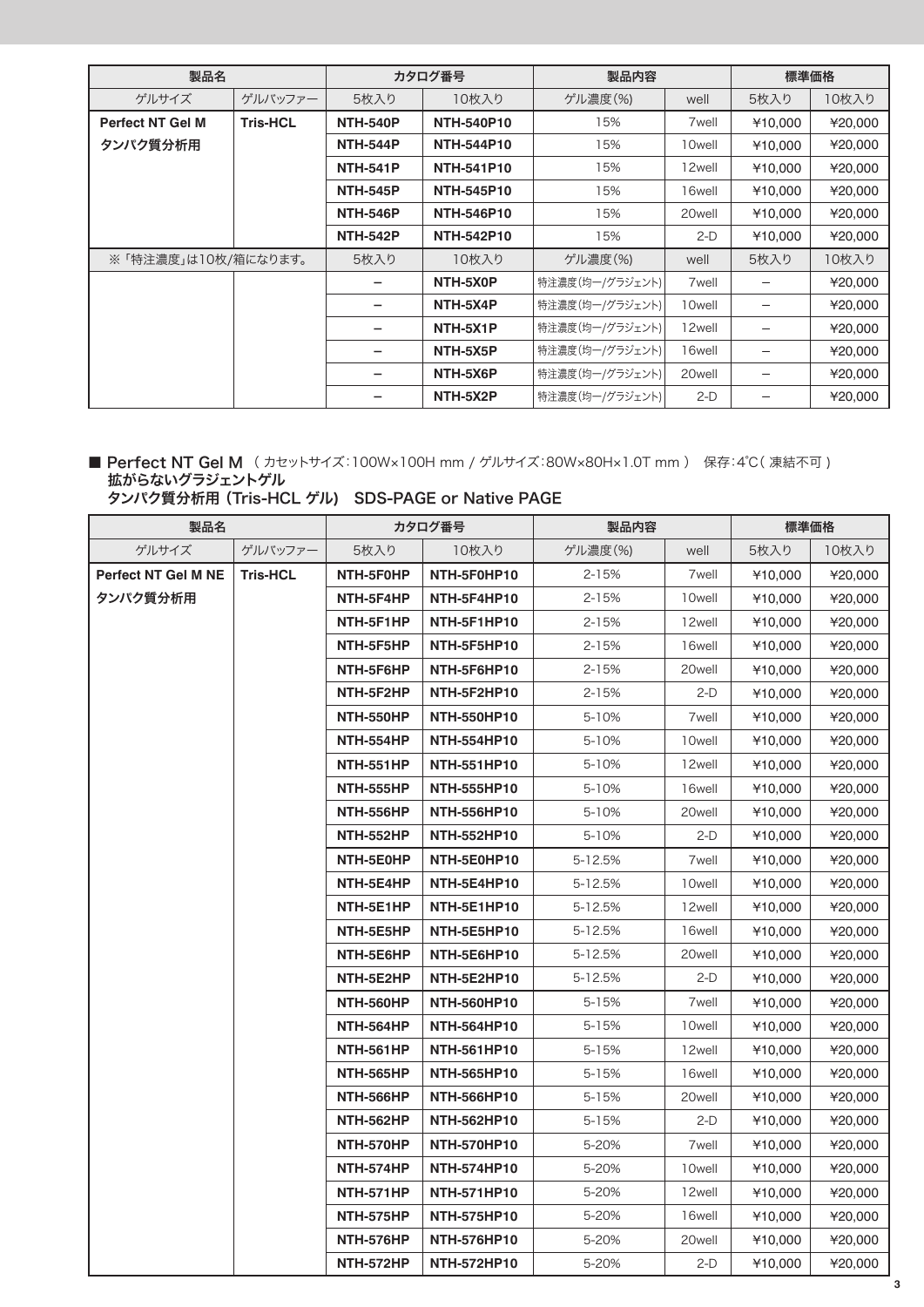| 製品名                        |                 | カタログ番号           |                    | 製品内容         |                   | 標準価格                     |         |
|----------------------------|-----------------|------------------|--------------------|--------------|-------------------|--------------------------|---------|
| ゲルサイズ                      | ゲルバッファー         | 5枚入り             | 10枚入り              | ゲル濃度(%)      | well              | 5枚入り                     | 10枚入り   |
| <b>Perfect NT Gel M NE</b> | <b>Tris-HCL</b> | NTH-580HP        | <b>NTH-580HP10</b> | 7.5-15%      | 7well             | ¥10.000                  | ¥20,000 |
| タンパク質分析用                   |                 | NTH-584HP        | <b>NTH-584HP10</b> | 7.5-15%      | 10well            | ¥10,000                  | ¥20,000 |
|                            |                 | NTH-581HP        | <b>NTH-581HP10</b> | 7.5-15%      | 12well            | ¥10,000                  | ¥20,000 |
|                            |                 | NTH-585HP        | <b>NTH-585HP10</b> | 7.5-15%      | 16well            | ¥10,000                  | ¥20,000 |
|                            |                 | <b>NTH-586HP</b> | <b>NTH-586HP10</b> | $7.5 - 15%$  | 20well            | ¥10,000                  | ¥20,000 |
|                            |                 | <b>NTH-582HP</b> | <b>NTH-582HP10</b> | 7.5-15%      | $2-D$             | ¥10,000                  | ¥20,000 |
|                            |                 | NTH-590HP        | <b>NTH-590HP10</b> | 10-20%       | 7well             | ¥10,000                  | ¥20,000 |
|                            |                 | NTH-594HP        | <b>NTH-594HP10</b> | 10-20%       | 10well            | ¥10,000                  | ¥20,000 |
|                            |                 | NTH-591HP        | <b>NTH-591HP10</b> | 10-20%       | 12well            | ¥10,000                  | ¥20,000 |
|                            |                 | NTH-595HP        | <b>NTH-595HP10</b> | 10-20%       | 16well            | ¥10,000                  | ¥20,000 |
|                            |                 | NTH-596HP        | <b>NTH-596HP10</b> | 10-20%       | 20well            | ¥10,000                  | ¥20,000 |
|                            |                 | NTH-592HP        | <b>NTH-592HP10</b> | 10-20%       | $2-D$             | ¥10.000                  | ¥20,000 |
|                            |                 | NTH-5G0HP        | NTH-5G0HP10        | 15-25%       | 7 <sub>well</sub> | ¥10.000                  | ¥20,000 |
|                            |                 | NTH-5G4HP        | NTH-5G4HP10        | 15-25%       | 10well            | ¥10,000                  | ¥20,000 |
|                            |                 | NTH-5G1HP        | NTH-5G1HP10        | 15-25%       | 12well            | ¥10.000                  | ¥20,000 |
|                            |                 | NTH-5G5HP        | NTH-5G5HP10        | 15-25%       | 16well            | ¥10.000                  | ¥20,000 |
|                            |                 | NTH-5G6HP        | NTH-5G6HP10        | 15-25%       | 20well            | ¥10.000                  | ¥20,000 |
|                            |                 | NTH-5G2HP        | NTH-5G2HP10        | 15-25%       | $2-D$             | ¥10,000                  | ¥20,000 |
| ※「特注濃度」は10枚/箱になります。        |                 | 5枚入り             | 10枚入り              | ゲル濃度(%)      | well              | 5枚入り                     | 10枚入り   |
|                            |                 |                  | NTH-5X0HP          | 特注濃度(グラジェント) | 7 <sub>well</sub> | $\overline{\phantom{0}}$ | ¥20,000 |
|                            |                 |                  | NTH-5X4HP          | 特注濃度(グラジェント) | 10well            | $\qquad \qquad -$        | ¥20,000 |
|                            |                 |                  | NTH-5X1HP          | 特注濃度(グラジェント) | 12well            |                          | ¥20,000 |
|                            |                 |                  | NTH-5X5HP          | 特注濃度(グラジェント) | 16well            | $\equiv$                 | ¥20,000 |
|                            |                 |                  | NTH-5X6HP          | 特注濃度(グラジェント) | 20well            | $\qquad \qquad -$        | ¥20,000 |
|                            |                 |                  | NTH-5X2HP          | 特注濃度(グラジェント) | $2-D$             |                          | ¥20,000 |

# Perfect NT Gel System M

#### ■ Perfect NT Gel M (カセットサイズ:100W×100H mm / ゲルサイズ:80W×80H×1.0T mm ) 保存:4℃( 凍結不可 ) ポリペプチド分析用 (1M Tris-HCL ゲル)

| 製品名                     |                    | カタログ番号   |                   | 製品内容            |                   | 標準価格    |         |
|-------------------------|--------------------|----------|-------------------|-----------------|-------------------|---------|---------|
| ゲルサイズ                   | ゲルバッファー            | 5枚入り     | 10枚入り             | ゲル濃度(%)         | well              | 5枚入り    | 10枚入り   |
| <b>Perfect NT Gel M</b> | <b>1M Tris-HCL</b> | NTH-5A0T | NTH-5A0T10        | 15-20%          | 7well             | ¥10,000 | ¥20,000 |
| ポリペプチド分析用               |                    | NTH-5A4T | <b>NTH-5A4T10</b> | 15-20%          | 10well            | ¥10,000 | ¥20,000 |
|                         |                    | NTH-5A1T | <b>NTH-5A1T10</b> | 15-20%          | 12well            | ¥10,000 | ¥20,000 |
|                         |                    | NTH-5A5T | <b>NTH-5A5T10</b> | 15-20%          | 16well            | ¥10,000 | ¥20,000 |
|                         |                    | NTH-5A6T | <b>NTH-5A6T10</b> | 15-20%          | 20well            | ¥10,000 | ¥20,000 |
|                         |                    | NTH-5A2T | <b>NTH-5A2T10</b> | 15-20%          | $2-D$             | ¥10,000 | ¥20,000 |
| ※ 「特注濃度」は10枚/箱になります。    |                    | 5枚入り     | 10枚入り             | ゲル濃度(%)         | well              | 5枚入り    | 10枚入り   |
|                         |                    |          | NTH-5X0T          | 特注濃度(均一/グラジェント) | 7 <sub>well</sub> |         | ¥20,000 |
|                         |                    |          | NTH-5X4T          | 特注濃度(均一/グラジェント) | 10well            |         | ¥20,000 |
|                         |                    |          | NTH-5X1T          | 特注濃度(均一/グラジェント) | 12well            |         | ¥20,000 |
|                         |                    |          | NTH-5X5T          | 特注濃度(均一/グラジェント) | 16well            |         | ¥20,000 |
|                         |                    |          | NTH-5X6T          | 特注濃度(均一/グラジェント) | 20well            |         | ¥20,000 |
|                         |                    |          | NTH-5X2T          | 特注濃度(均一/グラジェント) | $2-D$             |         | ¥20,000 |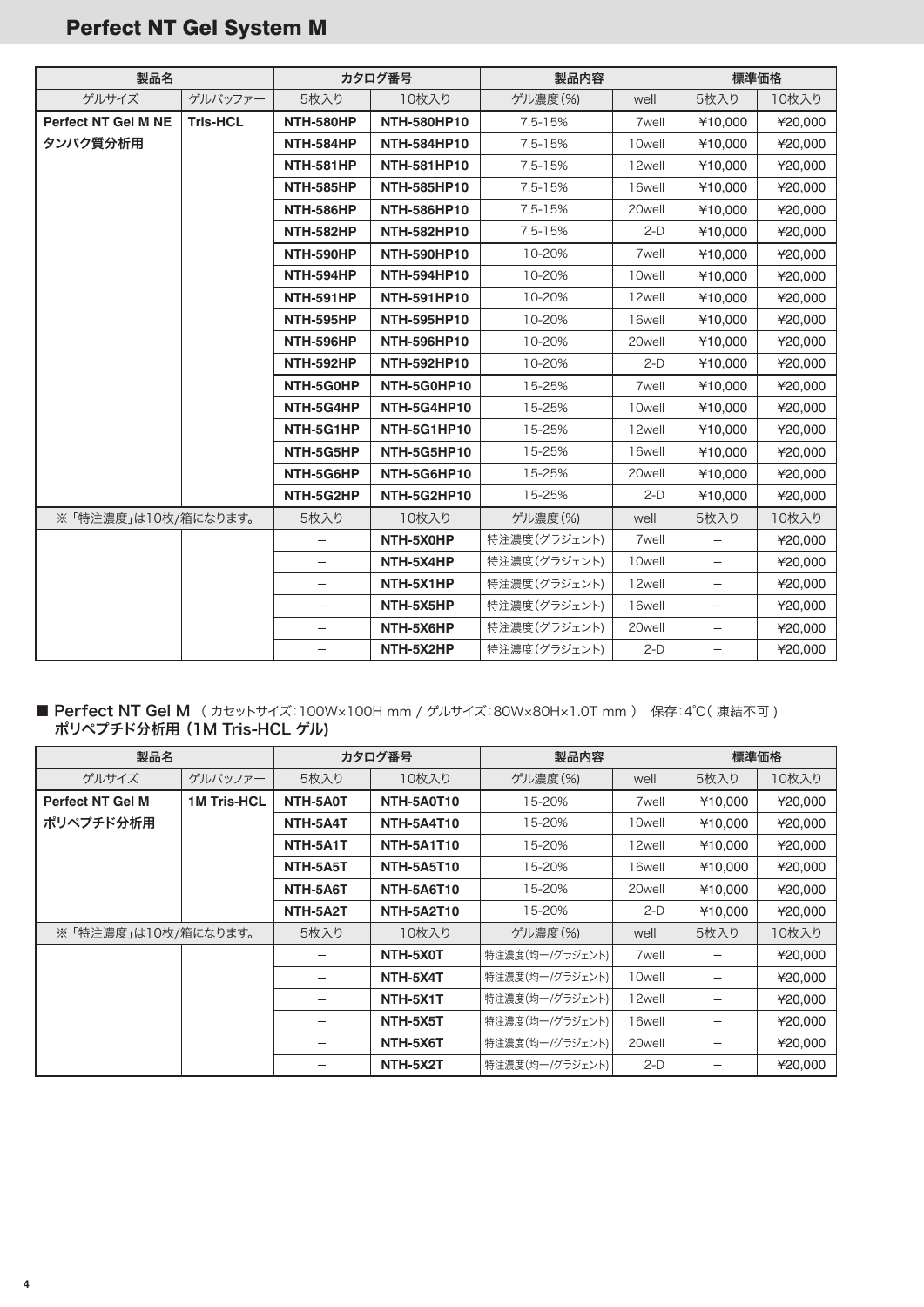### ■ Perfect NT Gel M (カセットサイズ:100W×100H mm / ゲルサイズ:80W×80H×1.0T mm) 保存:4℃(凍結不可) DNA分析用 (TBE ゲル)

| 製品名                  |            | カタログ番号                      |                                 | 製品内容               |                             | 標準価格               |                    |
|----------------------|------------|-----------------------------|---------------------------------|--------------------|-----------------------------|--------------------|--------------------|
| ゲルサイズ                | ゲルバッファー    | 5枚入り                        | 10枚入り                           | ゲル濃度(%)            | well                        | 5枚入り               | 10枚入り              |
| Perfect NT Gel M     | <b>TBE</b> | <b>NTB-500D</b>             | <b>NTB-500D10</b>               | 5%                 | 7 <sub>well</sub>           | ¥10,000            | ¥20,000            |
| DNA分析用               |            | <b>NTB-504D</b>             | <b>NTB-504D10</b>               | 5%                 | 10well                      | ¥10,000            | ¥20,000            |
|                      |            | <b>NTB-501D</b>             | <b>NTB-501D10</b>               | 5%                 | 12well                      | ¥10,000            | ¥20,000            |
|                      |            | <b>NTB-505D</b>             | <b>NTB-505D10</b>               | 5%                 | 16well                      | ¥10,000            | ¥20,000            |
|                      |            | <b>NTB-506D</b>             | <b>NTB-506D10</b>               | 5%                 | 20well                      | ¥10,000            | ¥20,000            |
|                      |            | <b>NTB-510D</b>             | <b>NTB-510D10</b>               | 7.5%               | 7well                       | ¥10.000            | ¥20,000            |
|                      |            | <b>NTB-514D</b>             | <b>NTB-514D10</b>               | 7.5%               | 10well                      | ¥10,000            | ¥20,000            |
|                      |            | <b>NTB-511D</b>             | <b>NTB-511D10</b>               | 7.5%               | 12well                      | ¥10,000            | ¥20,000            |
|                      |            | <b>NTB-515D</b>             | <b>NTB-515D10</b>               | 7.5%               | 16well                      | ¥10,000            | ¥20,000            |
|                      |            | <b>NTB-516D</b>             | <b>NTB-516D10</b>               | 7.5%               | 20well                      | ¥10,000            | ¥20,000            |
|                      |            | <b>NTB-520D</b>             | <b>NTB-520D10</b>               | 10%                | 7 <sub>well</sub>           | ¥10,000            | ¥20,000            |
|                      |            | <b>NTB-524D</b>             | <b>NTB-524D10</b>               | 10%                | 10well                      | ¥10,000            | ¥20,000            |
|                      |            | <b>NTB-521D</b>             | <b>NTB-521D10</b>               | 10%                | 12well                      | ¥10,000            | ¥20,000            |
|                      |            | <b>NTB-525D</b>             | <b>NTB-525D10</b>               | 10%                | 16well                      | ¥10,000            | ¥20,000            |
|                      |            | <b>NTB-526D</b>             | <b>NTB-526D10</b>               | 10%                | 20well                      | ¥10,000            | ¥20,000            |
|                      |            | <b>NTB-530D</b>             | <b>NTB-530D10</b>               | 12.5%              | 7 <sub>well</sub>           | ¥10,000            | ¥20,000            |
|                      |            | <b>NTB-534D</b>             | <b>NTB-534D10</b>               | 12.5%              | 10well                      | ¥10,000            | ¥20,000            |
|                      |            | <b>NTB-531D</b>             | <b>NTB-531D10</b>               | 12.5%              | 12well                      | ¥10,000            | ¥20,000            |
|                      |            | <b>NTB-535D</b>             | <b>NTB-535D10</b>               | 12.5%              | 16well                      | ¥10,000            | ¥20,000            |
|                      |            | <b>NTB-536D</b>             | <b>NTB-536D10</b>               | 12.5%              | 20well                      | ¥10,000            | ¥20,000            |
|                      |            | <b>NTB-550D</b>             | <b>NTB-550D10</b>               | 5-10%              | 7well                       | ¥10,000            | ¥20,000            |
|                      |            | <b>NTB-554D</b>             | <b>NTB-554D10</b>               | 5-10%              | 10well                      | ¥10,000            | ¥20,000            |
|                      |            | <b>NTB-551D</b>             | <b>NTB-551D10</b>               | 5-10%              | 12well                      | ¥10,000            | ¥20,000            |
|                      |            | <b>NTB-555D</b>             | <b>NTB-555D10</b>               | 5-10%              | 16well                      | ¥10,000            | ¥20,000            |
|                      |            | <b>NTB-556D</b>             | <b>NTB-556D10</b>               | 5-10%              | 20well                      | ¥10,000            | ¥20,000            |
|                      |            | NTB-5E0D                    | NTB-5E0D10                      | 5-12.5%            | 7 <sub>well</sub>           | ¥10,000            | ¥20,000            |
|                      |            | NTB-5E4D                    | <b>NTB-5E4D10</b>               | 5-12.5%            | 10well                      | ¥10,000            | ¥20,000            |
|                      |            | NTB-5E1D                    | <b>NTB-5E1D10</b>               | 5-12.5%            | 12well                      | ¥10,000            | ¥20,000            |
|                      |            | NTB-5E5D                    | <b>NTB-5E5D10</b>               | 5-12.5%            | 16well                      | ¥10,000            | ¥20,000            |
|                      |            | NTB-5E6D                    | NTB-5E6D10                      | 5-12.5%            | 20well                      | ¥10,000            | ¥20,000            |
|                      |            | NTB-5B0D                    | NTB-5B0D10                      | 7.5-12.5%          | 7 <sub>well</sub>           | ¥10,000            | ¥20,000            |
|                      |            | NTB-5B4D                    | <b>NTB-5B4D10</b>               | 7.5-12.5%          | 10well                      | ¥10,000            | ¥20,000            |
|                      |            | NTB-5B1D<br>NTB-5B5D        | <b>NTB-5B1D10</b>               | 7.5-12.5%          | 12well                      | ¥10,000            | ¥20,000            |
|                      |            |                             | <b>NTB-5B5D10</b>               | 7.5-12.5%          | 16well<br>20well            | ¥10,000<br>¥10,000 | ¥20,000<br>¥20,000 |
|                      |            | NTB-5B6D<br><b>NTB-580D</b> | NTB-5B6D10<br><b>NTB-580D10</b> | 7.5-12.5%          |                             | ¥10,000            |                    |
|                      |            | <b>NTB-584D</b>             | NTB-584D10                      | 7.5-15%<br>7.5-15% | 7 <sub>well</sub><br>10well | ¥10,000            | ¥20,000<br>¥20,000 |
|                      |            | <b>NTB-581D</b>             | <b>NTB-581D10</b>               | 7.5-15%            | 12well                      | ¥10,000            | ¥20,000            |
|                      |            | <b>NTB-585D</b>             | <b>NTB-585D10</b>               | 7.5-15%            | 16well                      | ¥10,000            | ¥20,000            |
|                      |            | <b>NTB-586D</b>             | <b>NTB-586D10</b>               | 7.5-15%            | 20well                      | ¥10,000            | ¥20,000            |
|                      |            | NTB-5C0D                    | NTB-5C0D10                      | 10-15%             | 7 <sub>well</sub>           | ¥10,000            | ¥20,000            |
|                      |            | NTB-5C4D                    | <b>NTB-5C4D10</b>               | 10-15%             | 10well                      | ¥10,000            | ¥20,000            |
|                      |            | NTB-5C1D                    | <b>NTB-5C1D10</b>               | 10-15%             | 12well                      | ¥10,000            | ¥20,000            |
|                      |            | NTB-5C5D                    | <b>NTB-5C5D10</b>               | 10-15%             | 16well                      | ¥10,000            | ¥20,000            |
|                      |            | NTB-5C6D                    | NTB-5C6D10                      | 10-15%             | 20well                      | ¥10,000            | ¥20,000            |
| ※ 「特注濃度」は10枚/箱になります。 |            | 5枚入り                        | 10枚入り                           | ゲル濃度(%)            | well                        | 5枚入り               | 10枚入り              |
|                      |            |                             | NTB-5X0D                        | 特注濃度(均一/グラジェント)    | 7 <sub>well</sub>           |                    | ¥20,000            |
|                      |            |                             | NTB-5X4D                        | 特注濃度(均一/グラジェント)    | 10well                      |                    | ¥20,000            |
|                      |            |                             | NTB-5X1D                        | 特注濃度(均一/グラジェント)    | 12well                      | -                  | ¥20,000            |
|                      |            |                             | NTB-5X5D                        | 特注濃度(均一/グラジェント)    | 16well                      |                    | ¥20,000            |
|                      |            |                             | NTB-5X6D                        | 特注濃度(均一/グラジェント)    | 20well                      | $\qquad \qquad -$  | ¥20,000            |